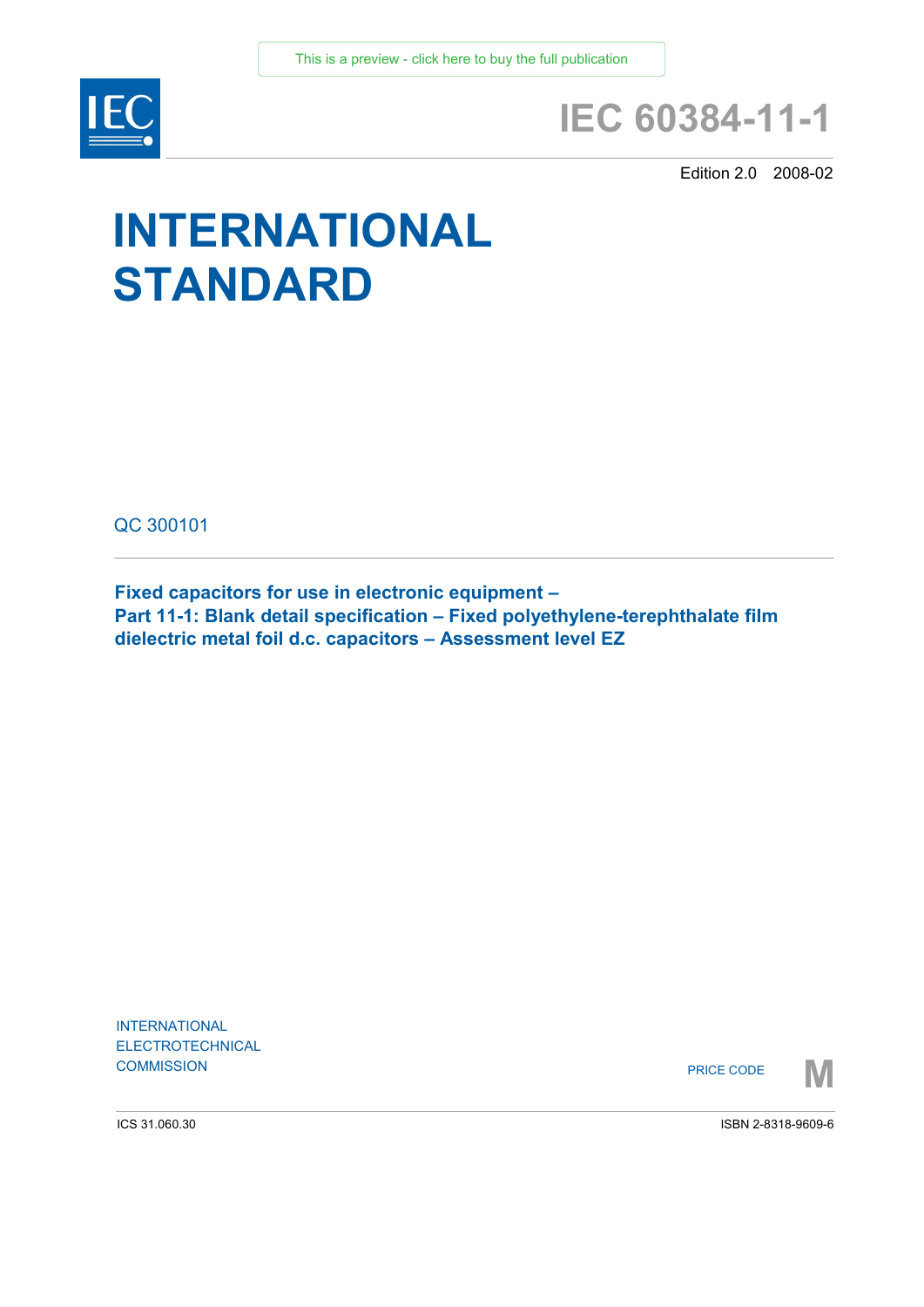[This is a preview - click here to buy the full publication](https://webstore.iec.ch/publication/1955&preview=1)

– 2 – 60384-11-1 © IEC:2008(E)

# INTERNATIONAL ELECTROTECHNICAL COMMISSION \_\_\_\_\_\_\_\_\_\_\_\_

# **FIXED CAPACITORS FOR USE IN ELECTRONIC EQUIPMENT –**

# **Part 11-1: Blank detail specification – Fixed polyethylene-terephthalate film dielectric metal foil d.c. capacitors – Assessment level EZ**

# FOREWORD

- 1) The International Electrotechnical Commission (IEC) is a worldwide organization for standardization comprising all national electrotechnical committees (IEC National Committees). The object of IEC is to promote international co-operation on all questions concerning standardization in the electrical and electronic fields. To this end and in addition to other activities, IEC publishes International Standards, Technical Specifications, Technical Reports, Publicly Available Specifications (PAS) and Guides (hereafter referred to as "IEC Publication(s)"). Their preparation is entrusted to technical committees; any IEC National Committee interested in the subject dealt with may participate in this preparatory work. International, governmental and nongovernmental organizations liaising with the IEC also participate in this preparation. IEC collaborates closely with the International Organization for Standardization (ISO) in accordance with conditions determined by agreement between the two organizations.
- 2) The formal decisions or agreements of IEC on technical matters express, as nearly as possible, an international consensus of opinion on the relevant subjects since each technical committee has representation from all interested IEC National Committees.
- 3) IEC Publications have the form of recommendations for international use and are accepted by IEC National Committees in that sense. While all reasonable efforts are made to ensure that the technical content of IEC Publications is accurate, IEC cannot be held responsible for the way in which they are used or for any misinterpretation by any end user.
- 4) In order to promote international uniformity, IEC National Committees undertake to apply IEC Publications transparently to the maximum extent possible in their national and regional publications. Any divergence between any IEC Publication and the corresponding national or regional publication shall be clearly indicated in the latter.
- 5) IEC provides no marking procedure to indicate its approval and cannot be rendered responsible for any equipment declared to be in conformity with an IEC Publication.
- 6) All users should ensure that they have the latest edition of this publication.
- 7) No liability shall attach to IEC or its directors, employees, servants or agents including individual experts and members of its technical committees and IEC National Committees for any personal injury, property damage or other damage of any nature whatsoever, whether direct or indirect, or for costs (including legal fees) and expenses arising out of the publication, use of, or reliance upon, this IEC Publication or any other IEC Publications.
- 8) Attention is drawn to the Normative references cited in this publication. Use of the referenced publications is indispensable for the correct application of this publication.
- 9) Attention is drawn to the possibility that some of the elements of this IEC Publication may be the subject of patent rights. IEC shall not be held responsible for identifying any or all such patent rights.

International Standard IEC 60384-11-1 has been prepared by IEC technical committee 40: Capacitors and resistors for electronic equipment.

This second edition cancels and replaces the first edition published in 1988 and constitutes a minor revision related to tables, figures and references.

The text of this standard is based on the following documents:

| CDV         | Report on voting |  |
|-------------|------------------|--|
| 40/1840/CDV | 40/1865/RVC      |  |

Full information on the voting for the approval of this standard can be found in the report on voting indicated in the above table.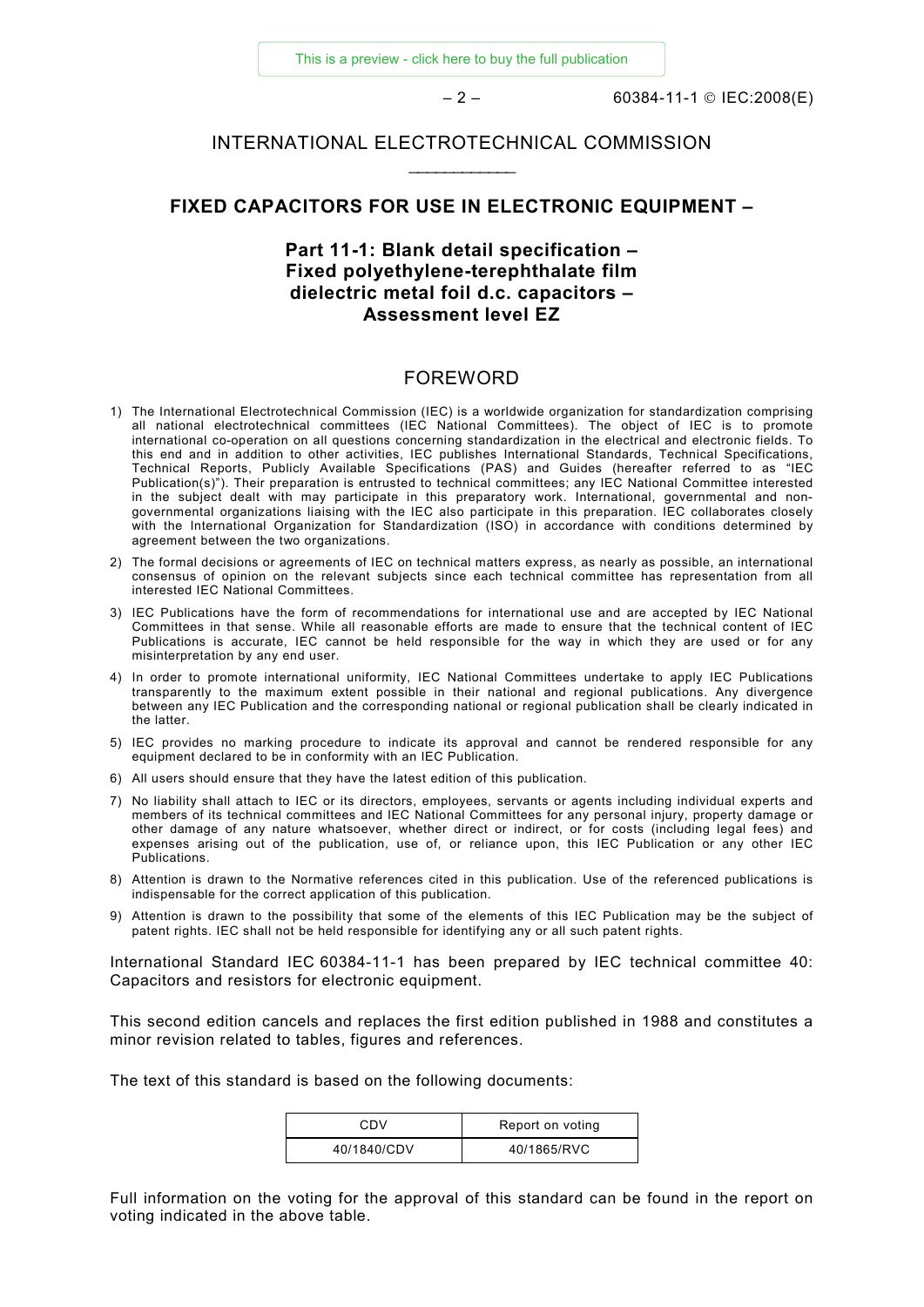60384-11-1 © IEC:2008(E) – 3 –

This publication has been drafted in accordance with the ISO/IEC Directives, Part 2.

The QC number that appears on the front cover of this publication is the specification number in the IECQ Quality Assessment System for Electronic Components (IECQ).

The list of all parts of the IEC 60384 series, under the (new) general title *Fixed capacitors for use in electronic equipment*, can be found on the IEC website.

The committee has decided that the contents of this publication will remain unchanged until the maintenance result date indicated on the IEC web site under "http://webstore.iec.ch" in the data related to the specific publication. At this date, the publication will be

- reconfirmed,
- withdrawn,
- replaced by a revised edition, or
- amended.

A bilingual version of this publication may be issued at a later date.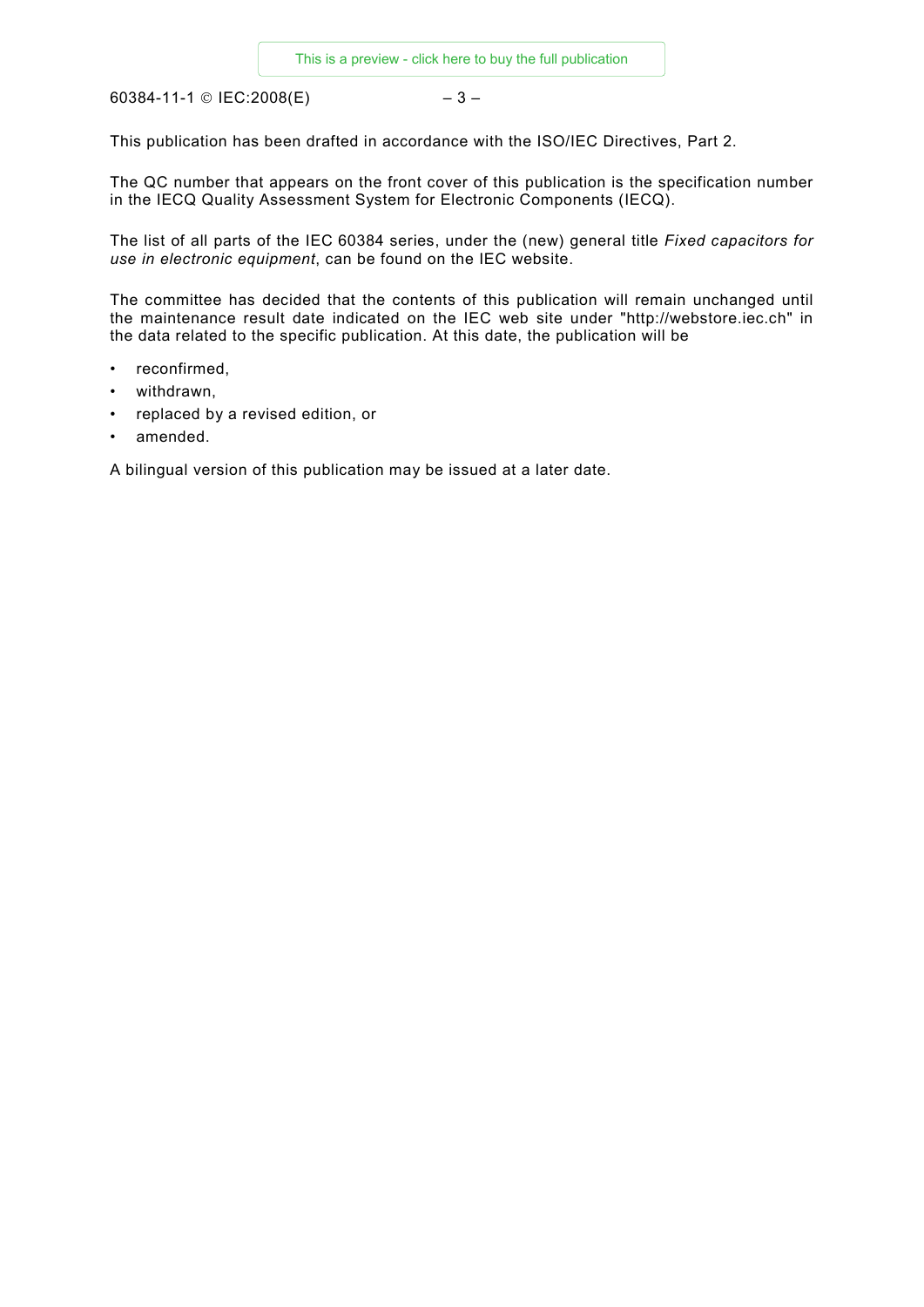$-4 - 60384 - 11 - 1 \circ \text{IEC:} 2008 \text{(E)}$ 

# **FIXED CAPACITORS FOR USE IN ELECTRONIC EQUIPMENT –**

# **Part 11-1: Blank detail specification – Fixed polyethylene-terephthalate film dielectric metal foil d.c. capacitors – Assessment level EZ**

# **INTRODUCTION**

#### **Blank detail specification**

A blank detail specification is a supplementary document to the sectional specification and contains requirements for style and layout and minimum content of detail specifications. Detail specifications not complying with these requirements may not be considered as being in accordance with IEC specifications nor shall they so be described.

In the preparation of detail specifications, the content of 1.4 of the sectional specification shall be taken into account.

The numbers between brackets on the first page correspond to the following information which shall be inserted in the position indicated.

#### *Identification of the detail specification*

- [1] The "International Electrotechnical Commission" or the National Standards Organization under whose authority the detail specification is drafted.
- [2] The IEC or National Standards number of the detail specification, date of issue and any further information required by the national system.
- [3] The number and issue number of the IEC or national generic specification.
- [4] The IEC number of the blank detail specification.

#### *Identification of the capacitor*

- [5] A short description of the type of capacitor.
- [6] Information on typical construction (when applicable).

NOTE When the capacitor is not designed for use in printed-board applications, this shall be clearly stated in the detail specification in this position.

- [7] Outline drawing with main dimensions which are of importance for interchangeability and/or reference to the national or international documents for outlines. Alternatively, this drawing may be given in an annex to the detail specification.
- [8] Application or group of applications covered and/or assessment level.

NOTE The assessment level(s) to be used in a detail specification are selected from 3.5.4 of the sectional specification. This implies that one blank detail specification may be used in combination with several assessment levels, provided the grouping of the tests does not change.

[9] Reference data on the most important properties, to allow comparison between the various capacitor types.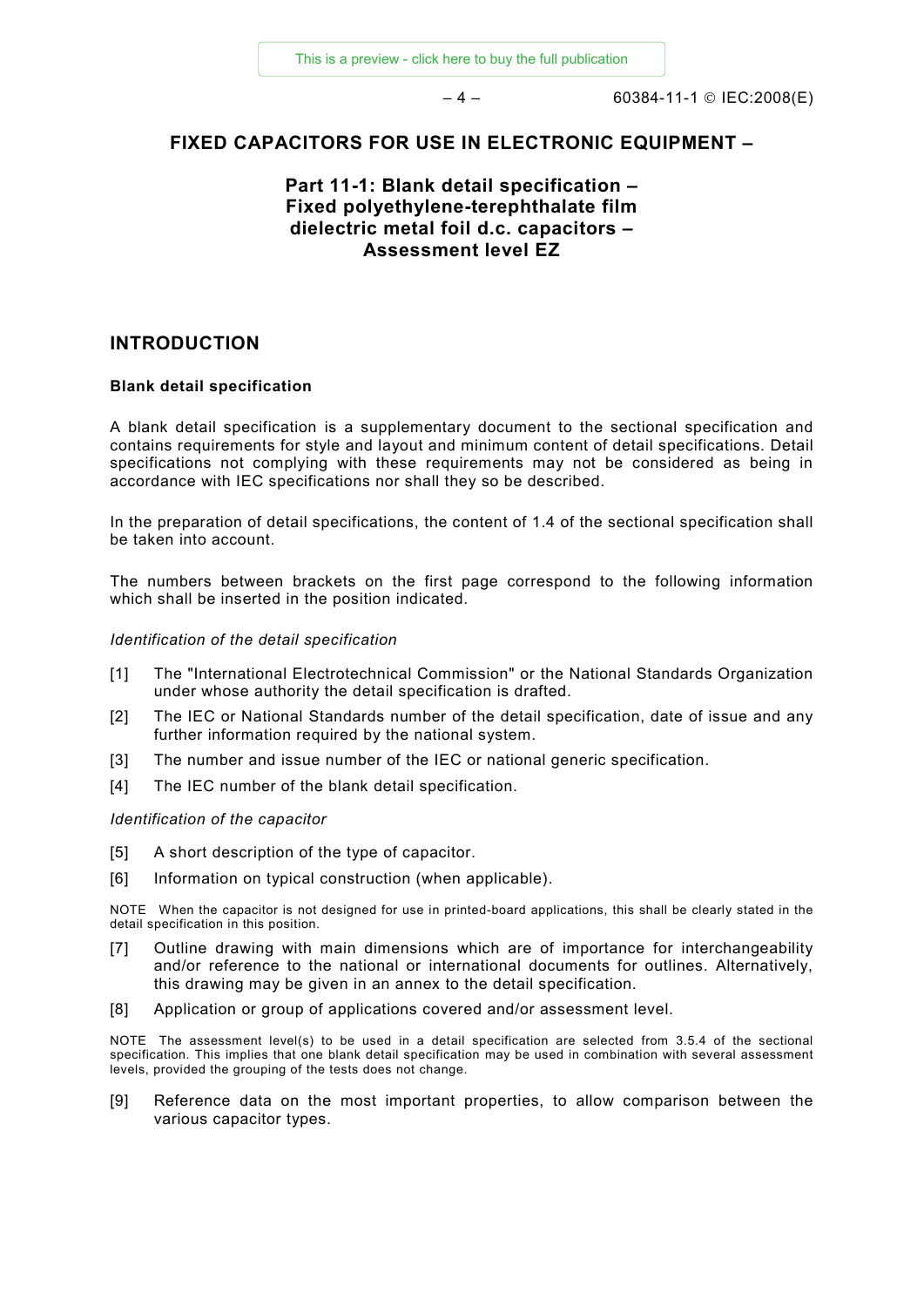60384-11-1 © IEC:2008(E) – 5 –

|                                                           | IEC 60384-11-1-XXX            |       |
|-----------------------------------------------------------|-------------------------------|-------|
| $[1]$                                                     | QC 300101-XXX                 | $[2]$ |
|                                                           |                               |       |
| ELECTRONIC COMPONENTS OF ASSESSED                         | IEC 60384-11-1                | [4]   |
| <b>QUALITY IN ACCORDANCE WITH:</b>                        | QC 300101                     |       |
|                                                           | FIXED POLYETHYLENE-           | [5]   |
| $[3]$                                                     | TEREPHTHALATE FILM DIELECTRIC |       |
|                                                           | METAL FOIL D.C. CAPACITORS    |       |
| Outline drawing: (see Table 1)                            |                               |       |
| [angle projection]                                        |                               |       |
|                                                           |                               | [6]   |
|                                                           |                               |       |
| $[7]$                                                     | Assessment level(s): EZ       | [8]   |
|                                                           |                               |       |
|                                                           |                               |       |
| [Other shapes are permitted within the dimensions given.] |                               |       |
| For Notes [1] to [9] see preceding page.                  |                               |       |

Information on the availability of components qualified to this detail specification is given in the Qualified Products List.

(9)

# **1 General data**

### **1.1 Recommended method(s) of mounting** (to be inserted)

See IEC 60384-11, 1.4.2.

### **1.2 Dimensions**

| Table 1 - Case size reference and dimensions |  |
|----------------------------------------------|--|
|----------------------------------------------|--|

|                                                                                                                                                  | <b>Dimensions</b> |  |   |   |  |  |
|--------------------------------------------------------------------------------------------------------------------------------------------------|-------------------|--|---|---|--|--|
| Case size<br>reference                                                                                                                           | mm                |  |   |   |  |  |
|                                                                                                                                                  | Ø                 |  | Н | d |  |  |
|                                                                                                                                                  |                   |  |   |   |  |  |
|                                                                                                                                                  |                   |  |   |   |  |  |
|                                                                                                                                                  |                   |  |   |   |  |  |
| NOTE 1 When there is no case size reference, Table 1 may be omitted and the dimensions shall be<br>given in Table 2, which then becomes Table 1. |                   |  |   |   |  |  |
| NOTE 2 The dimensions shall be given as maximum dimensions or as nominal dimensions with a<br>tolerance.                                         |                   |  |   |   |  |  |